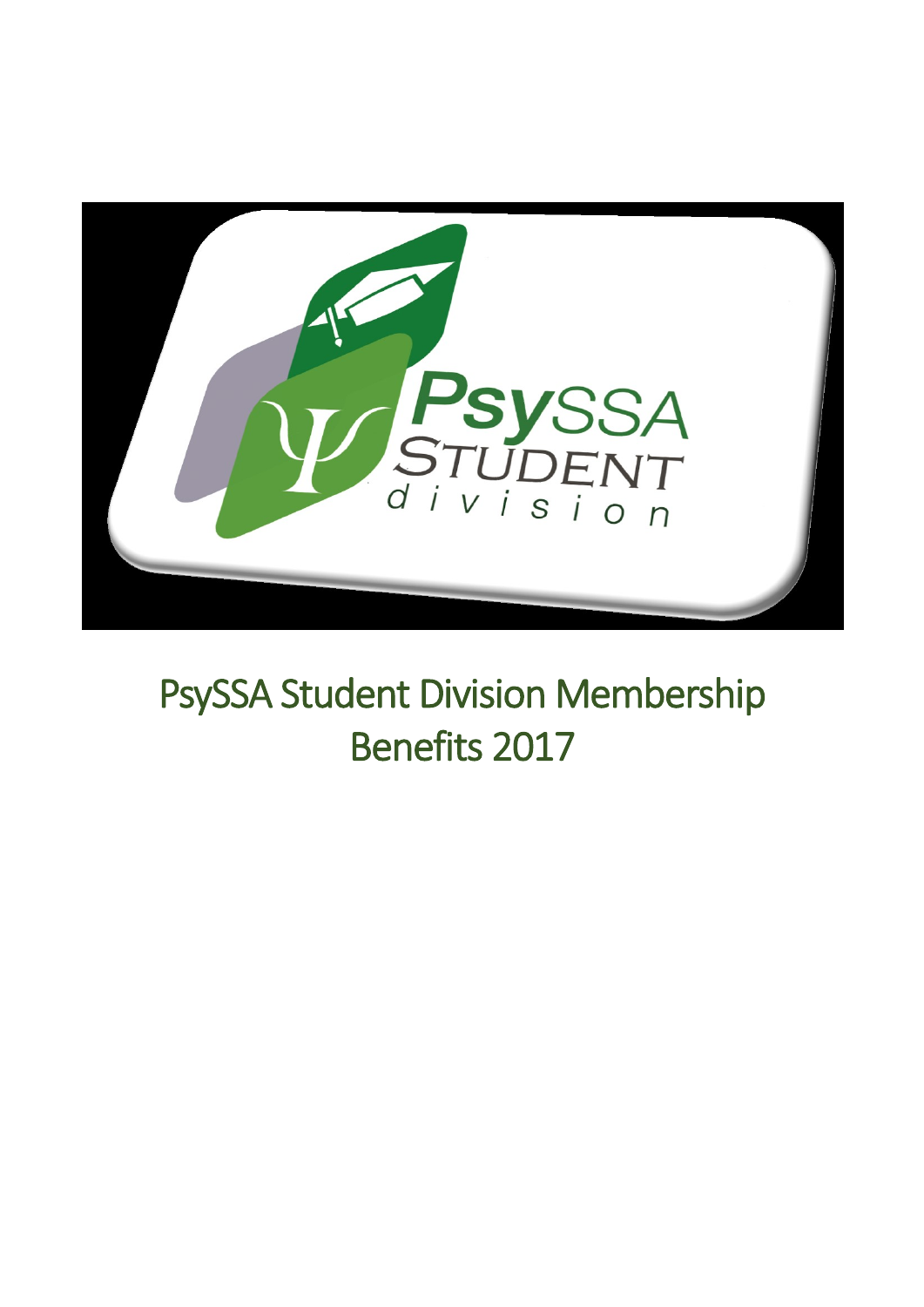1) Rational Behavioural Therapy Training/Workshop:

Up to 7-10 students are trained in the counselling techniques of rational behavioural therapy. Two days are dedicated to undergo extensive training in the theory and application of rational behavioural therapy.

RBT is similar to CBT, however it allows you to teach your client skills on self-empowerment and selfcounselling.

The course is provided at R600 per day for 2 days.

Workshop can be arranged on demand but a minimum of 7 participants are required.

Year-round workshop.

## 2) Counselling Skills Workshop.

The Centre for the Study of AIDS and Gender (CSA) is offering two workshops in the year. The workshop will be a week-long process of training in counselling skills from basic skills to trauma counselling.

Only 10 participants can participate.

Skills training is being provided at a 50% discount for SD members. For all SD members in the Gauteng province. Mainly Pretoria and Jhb.

Dates for training to follow soon.

#### 3) Abu Asvat Foundation:

Students get the benefit to present and facilitate workshops to rural school kids and educate them on psychologically relevant issues as well as facilitate critical thinking and problem solving techniques.

This will allow the students to learn presentation skills as well as enhance their facilitation and critical thinking techniques.

Workshop presentations only on demand.

## 4) Conference Volunteers

SD students get the benefit to apply to volunteer at the PsySSA conferences. This will allow the students an opportunity to see the current issues of psychology in the country along with building networks. Volunteers get to attend for free. They need to fund their own accommodation and transport. (Applications for INS to open mid-April)

(Applications for PAPU to open July)

## 5) Mentorship Program

Student members get to apply for our mentorship program. A student gets assigned a student mentor to guide them in understanding the field of psychology. (applications closed for the year)

#### 6) PsySSA Conference

SD members get to attend and present at the conference at a large discount. If they don't want to volunteer, this option is available.

7) Seminars